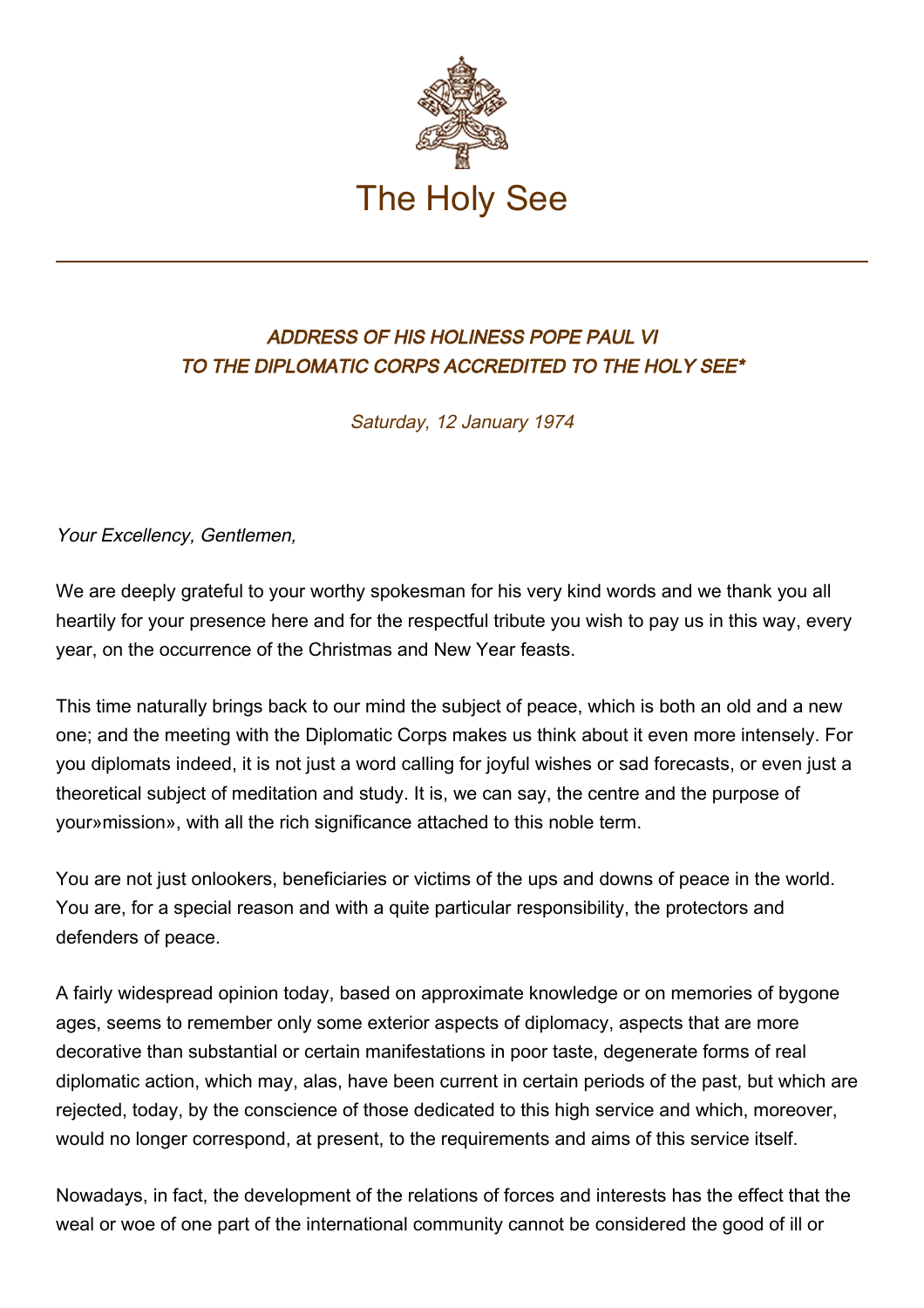another part of it: and happily the world finds itself almost obliged to seek the common advantage together, if it wishes to avoid common injury or even common catastrophe.

It is true that even among those most responsible for the lives of peoples, not all succeed in grasping or keeping in mind, as they should, this fundamental truth. And that is why it is not uncommon, particularly among those who are or think they are the strongest, for one or other, to succumb to the temptation of solving situations of tension or conflicts in his favour, by force or violence.

But it is no less true that reality takes vengeance for these miscalculations. Unfortunately, those who pay the price are as often as not innocent victims, among whom there may sometimes figure those very persons who had endeavoured to dissuade the protagonists.

It is, therefore, more necessary than ever that the community of nations should be able to combat effectively the reasons of force – which are frequently unjust and which, today more than in the past, prove powerless to ensure the general advantage or even the advantage of those who have resulted to it – with the force of reason, justice and fair and generous understanding of the rights and interests of all.

The effort in question is such a vast one, such a noble one – such a difficult one, too – that it is impossible to stress its importance enough and to pass over in silence the serious commitment it calls for an effort in which diplomacy worthy of the name is called to play a very important part.

Diplomacy has been defined as»the act of making peace», but it has been thought possible to tax this definition with over-simplification. Many other activities, indeed, fall into the framework of diplomacy. And how can we ignore the activity of politicians and men of thought, who contribute to forming the conscience of men and the public opinion of peoples? It cannot be denied, however, that the pursuit of peace is, as we have just said, the central point of the diplomatic mission in international life. And to say so is not just to hand out praise, which, in any case, would often be merited. It is to recognize what is for you the very essence of your mission, your purpose, your programme: to make peace.

This means in the first place protecting it and defending it where it exists; and then re-establishing it where it has ceased to exist. This presupposes that with great wisdom and indefatigable patience the attempt will be made to solve according to justice and fairness the questions dividing States or Governments, that everything will be done to prevent opposition from being exasperated, and conflicting positions from reaching the point of rupture, that all possible formulas of fair reconciliation will be studied and proposed; that alongside the just defence of the interests and the honour of one's own side, there will be the equally just understanding of, and respect for, the reasons of the other side and the requirements of the general good. That is the specific task – and what a noble one! – of diplomacy.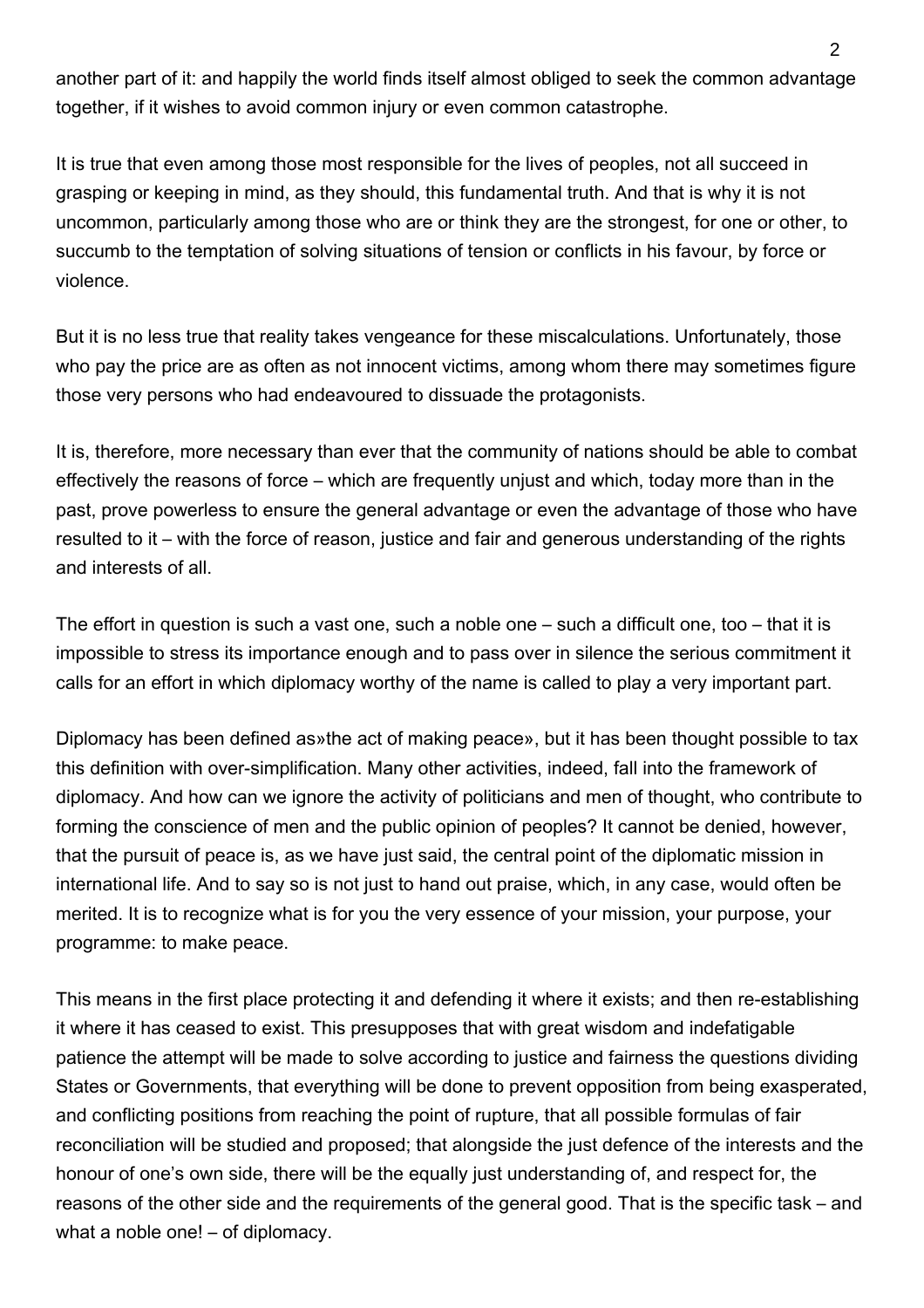In this task, the diplomacy of the States has the Holy See as its ally and collaborator: a staunch ally, whenever it is a question of safeguarding or re-establishing a just and substantial peace; a collaborator which, though having its own specific nature and means, does not hesitate to unite its action with that of the States and their representatives, in order to further peaceful relations among the nations, on the basis of the principles that must govern a well-ordered common life, on the international plane

We asked ourself recently, in a circumstance similar to the present one (Address to the Diplomatic Corps, 12 January 1970) if the Holy See was «right to use this form of activity which is called diplomacy». Our answer, then as in other circumstances, was affirmative, provided it is a question of real diplomacy: the diplomacy that takes as its aim peace within each people and its relations with other peoples

We continue to ask our self this question. And it is not just to confirm our responsible attitude in the presence of the doubts or contestations that may arise. It is rather to study more deeply and define more clearly the essential reasons for the participation of the Holy See in the life of peoples and in the problems of their mutual relations, a participation which is resolved not to limit itself to the enunciation of general principles, but which, in the forms characteristic of our moral and spiritual mission, does not hesitate to take concrete action, if necessary.

This attitude, you know as we do, gives rise to criticism. Some people see in it a kind of «compromise» which, far from elevating the Holy See, lowers it, on the contrary – and the Church with it – to the status of a «power», one among so many others, even if it keeps its particular distinctive features. Without turning it away completely from its mission, this attitude, they say, makes the Church less free, less «credible» in the exercise of this mission which is a «prophetic» one, consisting of announcing and denouncing, without being afraid of breaking with a changeable, aged reality, which must soon give way to a new world, still in gestation.

We are not closed to these voices which come from different directions, nor offended by their tone, which is sometimes pressing and almost impetuous. We are always ready to reflect again with a serious serene conscience, on our altitudes and on the methods of our action, in order that they may meet better and better, to the extent that that depends on us, the requirements of the apostolic ministry and the old and new needs of the times in which we live

But, if we are not mistaken, what the Church and the Holy See is reproached with here is with not taking a clear and active altitude by proclaiming and accelerating the decline of a world order that is deemed obsolete and decayed, in order to hasten the rapid establishment, in its place, of a new order, which is portrayed with the messianic features of justice, freedom, perfect equality, without discrimination de iure or de facto.

It is thought that the Church and the Holy See, to the extent to which they support initiatives aimed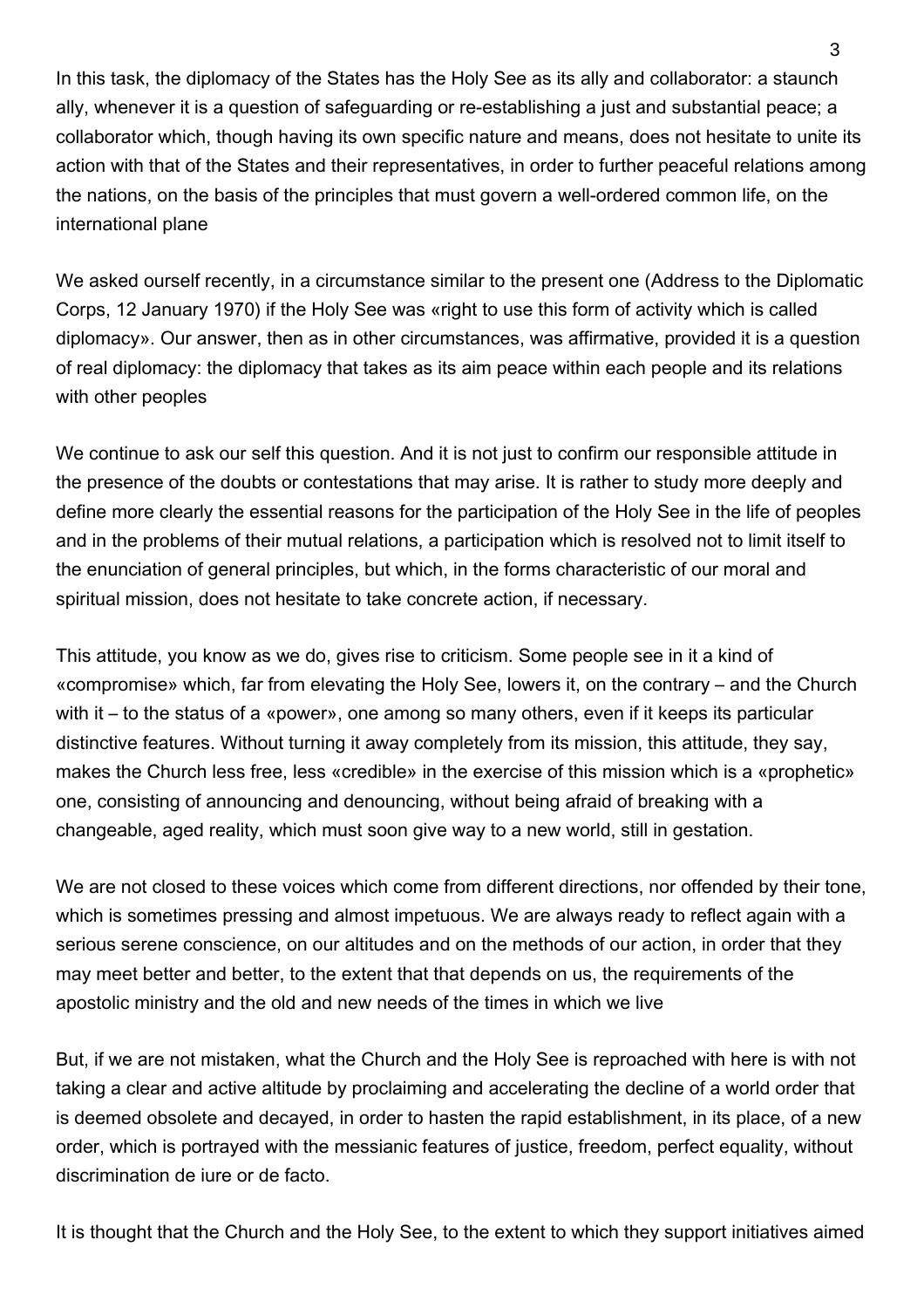at easing states of tension or curing social wounds, to the extent to which they facilitate the suspension of the conflicts in progress or seek to prevent others, are playing into the hand of»conservatism», preventing or delaying the day of liberating revolution. Some people do not hesitate to propose the latter as the plan best suited to the maturation of the times, the aspirations of peoples – particularly oppressed peoples – and even, it is added, to the Chi rattan view of history, for which lesson they seek for demonstrations and proofs even of a theological nature.

Confronted by criticisms of this kind, the first consideration that comes into our mind is that certain radical tendencies are not only very often inaccurate and unjust owing to their partial or one-sided way of judging reality and the responsibilities that correspond to it, but are also dangerous into the bargain, both because of what they would like to see carried out and because of what they do not want to see carried out or what they manage to prevent from being carried out. In other words, by striving for radical upheavals – which, very often, are far from respecting the limits of the licit – the situations reached may possibly be less just and less stable than those it was desired to change. Above all it may well happen that energies and efforts are wasted in impulsive attempts, whereas they could be used in a far more useful way for achievements that are less rapid, perhaps, and less sensational, and not entirely satisfactory, no doubt, but which represent nevertheless a real step toward for mankind.

What seems to us more in harmony with our mission, and with what the Church can and must do in favour of the world whose lot she shares, though she is distinct from it, is that the Church should be, of course, a prophetic voice, the city of man's conscience, as it were, but that at the same time she should understand human reality, with its harshness, its inadequacy, its resistance to conformity with the ideals that mankind should and must pursue with courage and tenacity, in order to be worthy of itself and equal to its responsibilities before God and before history.

Instead of merely deploring or denouncing shortcomings, we think that our duty in this field is to recall and clarify principles, to encourage men to apply them faithfully, and not to refuse our collaboration in the concrete attempts to solve the problems that this application involves; not, of course, as regards the technical aspects which are outside the sphere of our competence, but as regards the moral and human aspects of justice and fairness, which are no less important than the former.

This effort of contact with concretes problems, which Statesmen and diplomats tackle daily, helps us to realize more and more fully the complexity of things and the difficulties to be overcome. This does not induce us, of course, to excuse what is not excusable – abuse of power, excess in repression, use of torture, undue economic pressure, etc – or to be easily content with minimal or insufficient results; but it leads us to assume attitudes that are conscientious and responsible in appreciation, generous in cooperation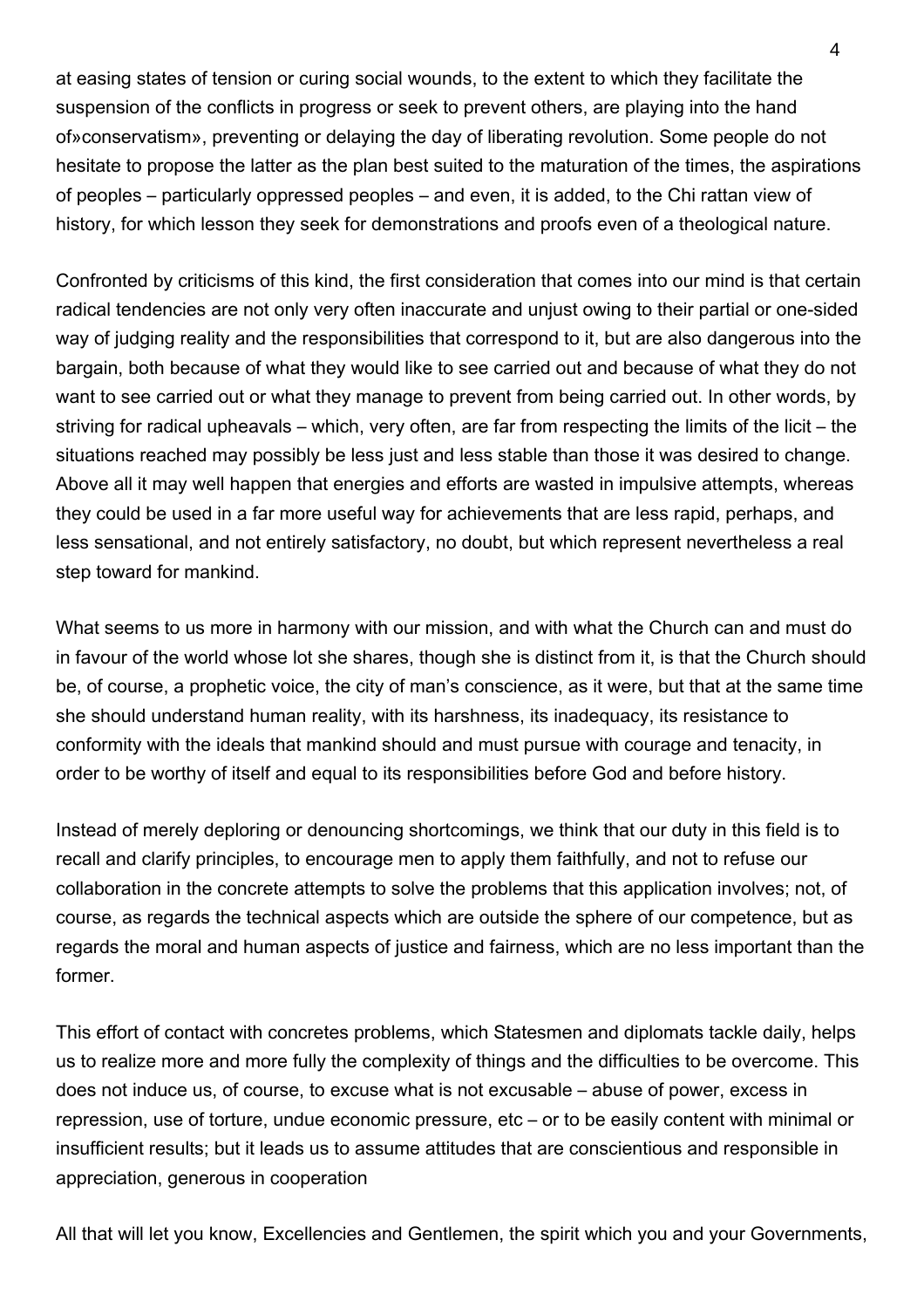your peoples and their communities, and the whole international community, can expect to find in us and in the Holy See: a spirit of friendship which, even if it excludes an indulgence that would be out of place, always aims at encouraging and helping those in charge in the just, noble and difficult enterprises which the life of their nations and the life of the family of peoples present as challenges to their wisdom and goodwill.

As our words have in view above all what constitutes your Mission more specifically, we mean the relations of peoples with one another, we will tell you that it is in this spirit of friendship that we follow the problems of peace. And we conceive the latter nor just, according to its first and rather negative acceptation, as absence of conflict, but in its wider and more complete meaning of good and friendly relations.

The invocation of peace frequently recurs on our lips, with the exhortation to pursue it and the invitation to play to obtain it. But we do not intend our interest in such a great and fundamental cause to halt there. You are witnesses of our persevering efforts, you who are also, in a way, among the most direct collaborators of the Holy See in this field. It is to you, in fact, that it turns must often – as it turns to its own representatives in your countries – to get information, to collect and compare data and opinions, to discuss situations, to take counsel with you, sometimes, for peace initiatives.

You know, for example, the interest that the Holy See continues to manifest in one of the essential problems which are at the basis of a sure and lasting peace: the establishment of relations and exchanges in conformity with equity between the countries that have arrived at a high degree of development and those which are endeavouring to reach it, with enthusiasm, but often at the cost of great sacrifices.

This problem has been the object of our repeated statements, in particular in the encyclical Populorum Progressio, and it remains one of the points that have a very special claim on the attention of the Holy See. So we have followed with the keenest interest, in this connection, the recent contacts between the European Community of the Nine and the African countries, to draw up a possible model of organic cooperation or of economic, technical and commercial association. This negotiation, both because of the number and quality of the countries participating and on account of the breadth and importance of the purposes it proposes may really be a test of what the wisdom and courage of Governments, their capacity of vision and political imagination, and finally their spirit of collaboration, are capable of doing to meet objective needs of essential importance for the future of the human family.

One cannot fail to point out the highly moral character of initiatives of this kind and to hope that they may be multiplied. May those in charge not let themselves be discourages by the difficulties! May they be able to harmonize the reasons of prudence with those of generosity, without forgetting that today, even more than in the past, the general advantage is ultimately the condition